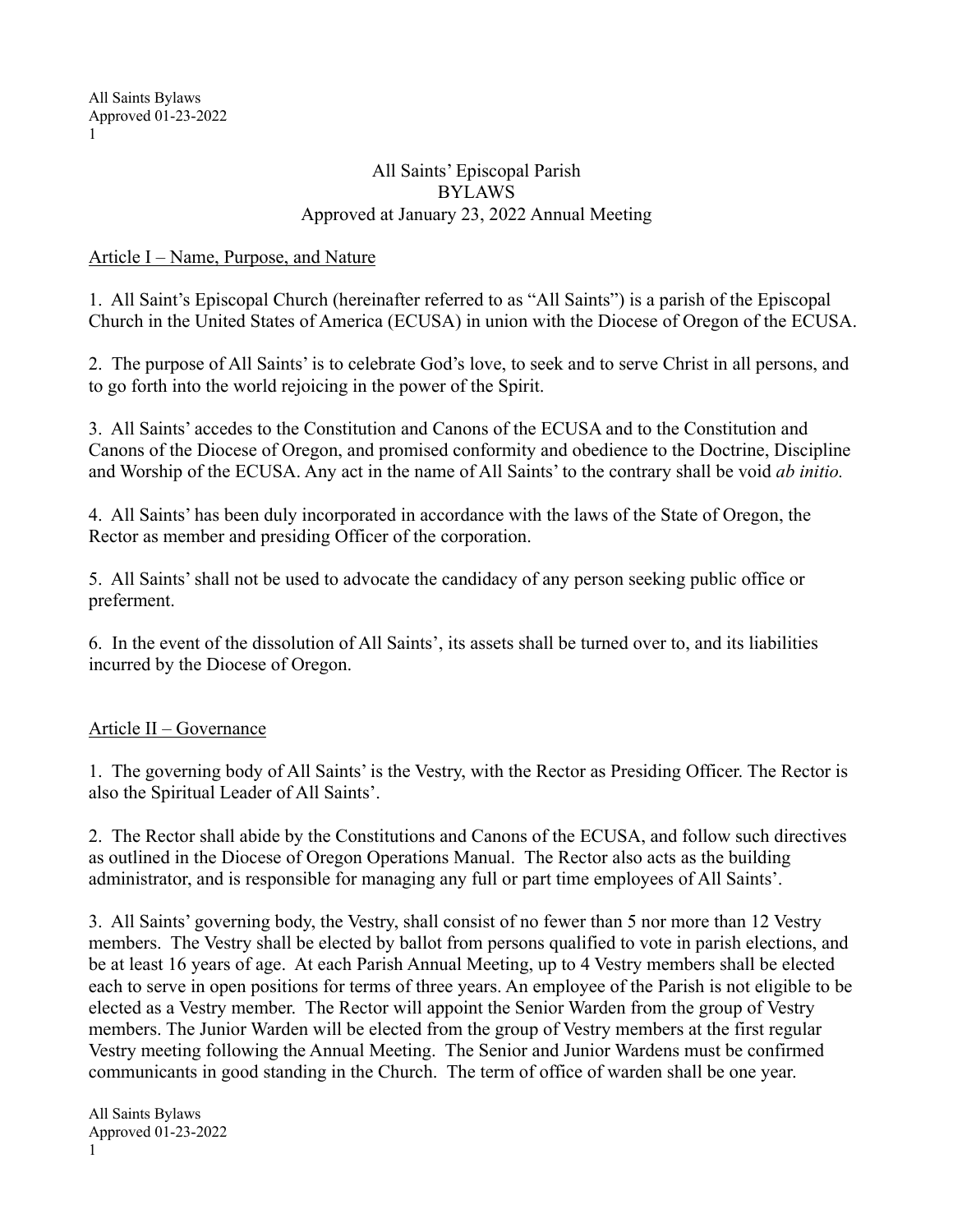4. The Parish may, by three-fourths vote at an Annual Meeting, change the number of its Vestry, but shall not provide for less than 5 or more than 12, exclusive of the Rector.

5. Should a vacancy occur caused by the death, resignation, removal, incapacity, or refusal or neglect for three months of any duly elected Vestry member, the Vestry may, by majority vote, fill the vacancy by the election of a suitable person to serve until a successor is elected at the next Annual Meeting.

6. The term of office of a Vestry member shall be three years, running from the date of the Annual Meeting. No person who has served two consecutive full terms is eligible for re-election as a Vestry member for a period of one year.

7. Regular meetings of the Vestry shall be held monthly, no fewer than 10 times per calendar year. Regular meetings will generally be held on the third Tuesday of each month for the transaction of the usual matters of parish business. Any change to this schedule will be done by mutual consent of both the Rector and Senior Warden. Special meetings of the Vestry shall be called on at least seventy-two hours written notice to each member of the Vestry by:

- a. The Rector; or
- b. Both the Wardens; or
- c. Any three members of the Vestry.

8. The Rector is the Presiding Officer at all meetings of the Vestry. The Rector may designate a member of the Vestry to chair a Vestry meeting. If there is no Rector, one of the wardens selected by the Vestry shall so act.

9. A quorum of the Vestry shall consist of a majority of all its members, and no meeting shall be held without the attendance of the Rector or one of the Wardens.

10. Any action of the Vestry may be taken without a meeting if the Rector and a majority of the Vestry members consent in writing to the adoption of a resolution authorizing the action. These resolutions and written consents shall be filed with the minutes of the Vestry.

11. All real and personal property belonging to All Saints' and all revenues therefrom shall be administered in accordance with the Constitution and Canons of the ECUSA; the Constitution and Canons of the Diocese of Oregon; and the laws of the State of Oregon.

12. All deeds, contracts and other instruments of All Saints' shall be executed by the Vestry or its designees.

13. No obligations or bills shall be contracted for All Saints', nor commitments of any kind made or entered into on its behalf, nor disbursements made, involving a liability or expenditure exceeding \$750.00, or a period of time exceeding a year, by anyone purporting to represent All Saints' in an official capacity or otherwise, except as specifically directed or approved by the Vestry in advance, or as specifically provided for in a budget duly adopted by the Vestry and currently in effect. In case of emergency and if it is impossible or inexpedient to call a meeting of the Vestry, the Executive Committee may enter into a commitment, or incur an indebtedness, or make a payment, even though not so authorized, for an amount not to exceed \$2,000.00. A report of any such transaction shall be made at the next Vestry meeting.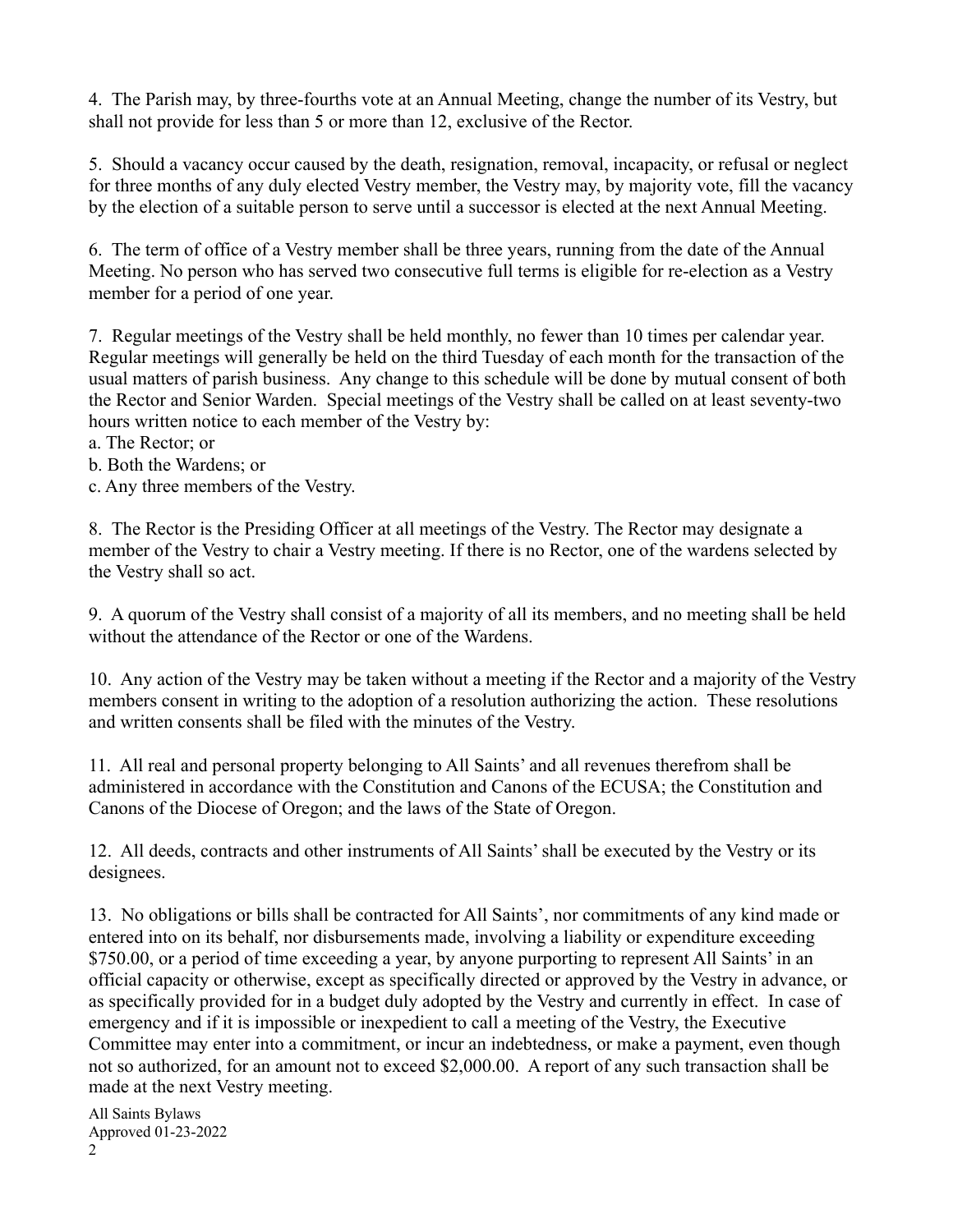14. No parish-owned real property shall be sold or encumbered without the prior written consent of the Bishop and Standing Committee of the Diocese of Oregon. All Saints' shall not enter into a lease of parish-owned real property without the prior written consent of the Bishop and Standing Committee if the term of such lease exceeds one (1) year in duration, or the lease obligates All Saints' to extend or renew the tenancy beyond one year. No parish-owned real property shall be leased for residential purposes without the prior written consent of the Bishop and Standing Committee, regardless of the extent of such use and the duration of such lease, except that no such consent shall be required for the occupancy of parish-owned property by clergy or lay employee(s) of the parish.

17. Subject to the limitations and conditions contained in any gift, devise or bequest, the Vestry may invest the funds of All Saints' in such securities, investments, or other property, real or personal, as to it shall seem advisable, without being restricted to those classes of securities that are lawful for the investment of trust funds under the laws of the state of Oregon.

## Article III – Meetings

1. There shall be an Annual Meeting of the membership of All Saints' Parish for the purpose of hearing and acting upon reports of the Rector, the Treasurer, and all ministries functioning in the Parish; for the election of Vestry members and delegates to Diocesan Convention; and for the transaction of such other business as may legally and canonically come before the meeting. The Annual Meeting shall be held at a time, date and place determined by the Vestry. Notice of the Annual Meeting, signed by the Rector or by one of the Wardens, shall be provided at least two weeks before the date of the meeting.

2. The Rector shall preside at all Annual Meetings, or may designate one of the Wardens to preside in case of the Rector's absence or inability to act. The Clerk of the Vestry shall be Clerk of the Parish and shall act as such at all Parish meetings. In case of the Clerk's absence, the meeting shall elect a Clerk pro tempore.

3. At each Annual Meeting, the presiding Officer shall appoint three persons to serve on a Nominating Committee for the following Annual Meeting. The Rector and both wardens shall be *ex officio*  members of the Nominating Committee. The Nominating Committee shall propose for election qualified nominees to fill the offices of members whose terms are expiring and any vacant offices in sufficient time prior to the Annual Meeting so as to permit the posting of their names at the time of the required notice of the Annual Meeting. Members of the Nominating Committee who are not then wardens or members of the Vestry eligible for reelection shall not be eligible for nomination by the Nominating Committee for the office of Vestry member. Other qualified persons may be nominated either prior to the Annual Meeting in writing, or at the Annual Meeting orally or in writing prior to the opening of the polls of an election.

4. All communicants of the Church at least 16 years of age, who have received Communion in the Parish during the year preceding; and all baptized persons of like age who contributed to the support of the Parish shall be legal voters of the Parish. Voting shall be limited to those present at the Annual Meeting, and voting by proxy shall not be allowed.

5. The election of Vestry members and Convention delegates shall be by ballot, unless the new Vestry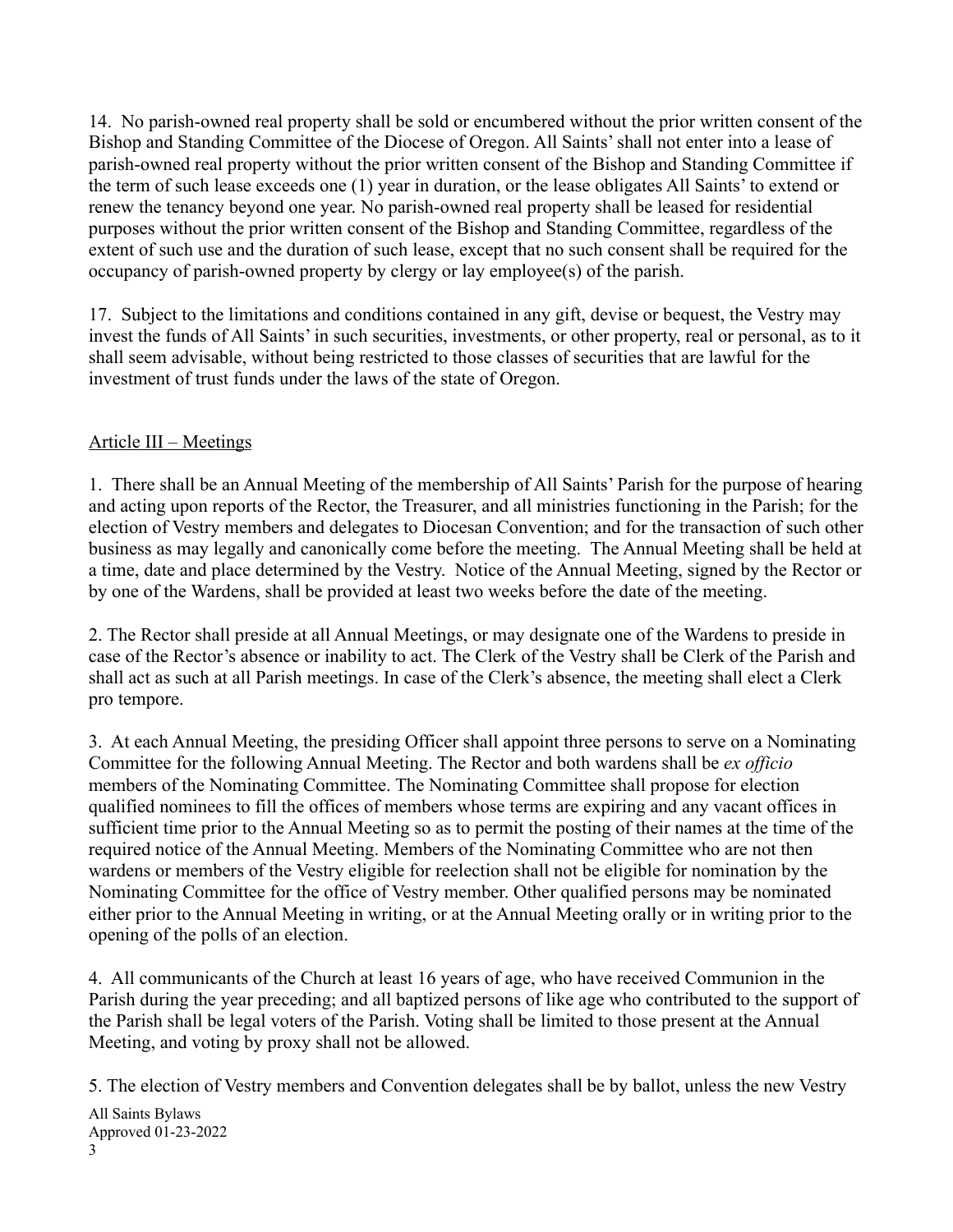members or Convention delegates be voted by unanimous consent. The presiding officer shall act as inspector of elections and certify who are elected Members of the Vestry.

6. Delegates to Diocesan Convention shall be communicants in good standing in the Parish and shall be at least 16 years of age. Alternates shall be elected in the same manner, with the same qualifications. The term of delegates is one year. No person who has served three consecutive terms as a delegate is eligible for re-election as a delegate for a period of one year.

7. Special meetings of the parish may be called by the Rector at any time, or it there be no Rector, by the wardens, upon the same notice as provided in Section 1 of this Article. The notice shall specify the object for which the meeting is called, and no vote shall be taken upon any question not specified in the notice. Special meetings shall be conducted in the same manner as the Annual Meeting, but the votes cast shall be counted and declared immediately upon any question other than the election of a warden or member of the Vestry.

# Article IV – All Saints'Officers (Officers of the Corporation)

1. The Rector, Senior Warden, Junior Warden, Treasurer, and Secretary/Clerk of the Vestry shall serve as Officers of All Saints'.

2. The Wardens, under the direction of the Rector or Priest in charge, shall see that the Church building is kept from all secular or other uses prohibited by Canon Law; that it is kept clean and in good repair as becomes the House of God; and that the premises are kept in proper order. They shall also see that the Parish is provided with all things necessary for conducting the services of the Church decently and in good order; shall gather the alms and other offerings of the people; and shall preserve order and decorum in and around the Church building. When designated by the Rector, or if the Rector is absent or unable to act, the Senior Warden or the Junior Warden shall preside at all meetings of the Vestry and of the Parish. The Wardens shall perform all other duties which are assigned to them by the Canons of the General Convention and of this Diocese.

3. At the first Vestry meeting after each Annual Meeting, the Vestry shall elect a Clerk and a Treasurer, either of whom may, but need not be a Member of the Vestry. They shall continue in office until their successors are elected. The Vestry may elect an Assistant Treasurer.

4. The Clerk shall attend all meetings of the Vestry and of the Parish, take Minutes of their proceedings, and when approved, enter and attest them in the Book of Minutes of the Vestry and Parish; act as Clerk of the Parish Corporation and, as such, attest to the public acts of the Vestry; preserve the journals and records of the Parish; and perform such other duties as may be legally assigned. Books and papers relating to the affairs of the Parish shall be delivered to the Clerk's successor.

5. The Treasurer shall receive all money collected under authority of the Vestry, the receipt and disbursement of which is not otherwise provided for. Money shall not be disbursed by the Treasurer except on order from the Vestry. The Treasurer shall present to the Parish, at its Annual Meeting, a full and accurate statement of all money received and disbursed during the year preceding, accompanied by vouchers. The Treasurer shall be subject to the direction of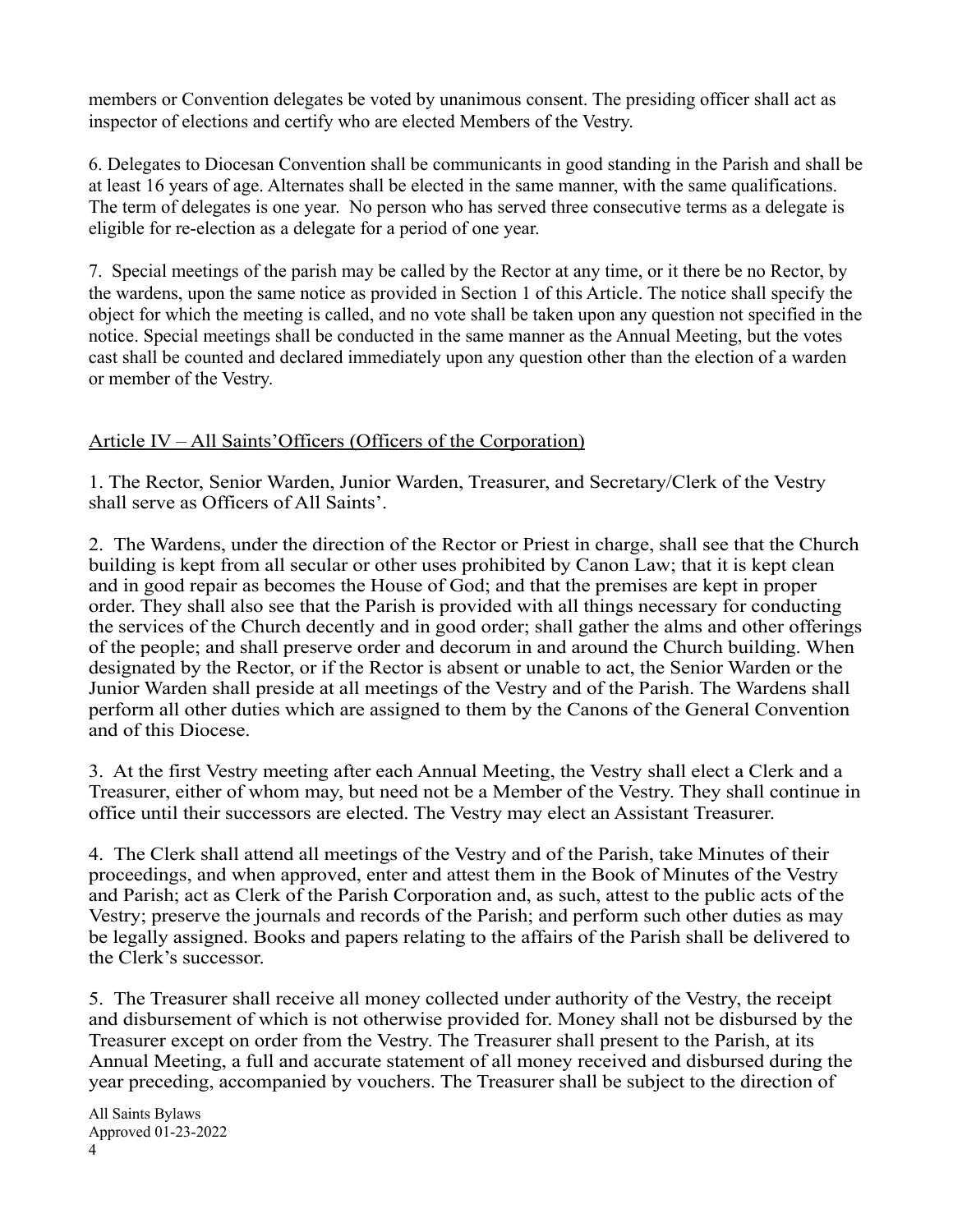the Vestry and shall answer all questions as to the state of the Treasury and shall attend meetings of the Vestry when requested. The books and accounts of the Treasurer shall be open at all times to the inspection of the Rector, Wardens, and Members of the Vestry.

6. The Treasurer shall keep the corporation's buildings and contents insured against fire and other customary hazards and shall take out public liability insurance on the corporation's premises and on its motor vehicles, if any, and shall secure and maintain such other kinds of insurance, including Officer liability insurance and other insurance as may be reasonably required, all pursuant to the direction of, and in amounts fixed by the Diocese.

7. Each month the treasurer shall file a financial report of all funds received and spent and such other data as may be deemed pertinent to show the then current financial condition of the corporation. At the end of each calendar year, the Treasurer shall prepare an annual report and present it at the next Annual Meeting.

8. If an Assistant Treasurer has been elected he or she shall perform such duties, including those of Treasurer, as may be assigned by the Vestry, or by the Treasurer with the Vestry's approval. During the Treasurer's absence or disability, the Treasurer's full powers and duties shall devolve upon the Assistant Treasurer.

9. All accounts of the Parish shall be audited annually in accordance with the Diocesan financial best practices. The Vestry may, in its discretion, also seek outside assistance from independent accountants. All reports of the audit are to be filed with the Bishop of Oregon in accordance with Canon Law. The definitions and requirements of such audits are found in Diocesan directives.

10. The Vestry may, in its discretion, appoint a member of the bar of the state of Oregon as counsel to the corporation, who shall be the legal advisor of the Vestry in all matters affecting the corporate status of the Parish and the management of its temporal affairs. The counsel need not be a member of the Vestry.

11. Vacancies from any cause whatever in the office of Clerk, Treasurer, Assistant Treasurer or counsel, or in any membership appointment by the Vestry to a committee, occurring during the term for which such election or appointment was originally made, may be filled by the Vestry, by a majority vote, at any regular or special meeting.

## Article V – Committees

1. The Vestry shall be responsible for establishing the following standing committees: Executive Committee, Buildings and Grounds, and Finance. The Rector may authorize other standing and special committees with the approval of the Vestry and will be an ex-officio member of each. Membership of each standing committee ends at each Annual Meeting.

2. The Executive Committee, consisting of the Rector, Wardens, Secretary/Clerk and Treasurer shall meet and act in the place of the Vestry as the Vestry may duly appoint it to do so, subject to the authority of the Rector and Vestry. The Executive Committee shall conduct annual salary reviews for all employees and recommend salary adjustments and other compensation to the Vestry.